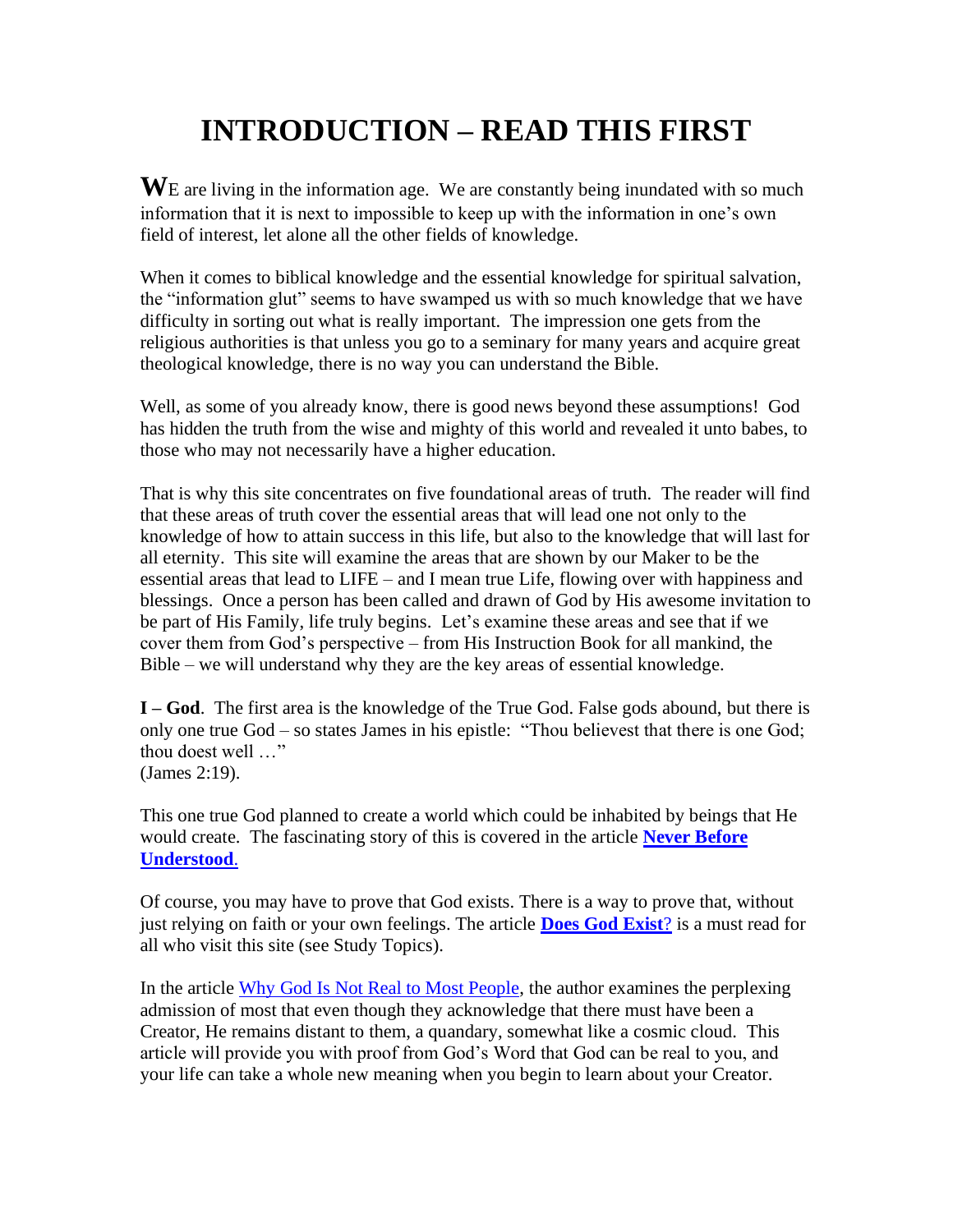This area of knowledge will affect how you live as well, because when you discover that you can turn over your plans and dreams over to the Creator, so that He can show you His plan for you, then you are able to enter into real living, as is brought out in the article in the fourth area (Success), **This Is the Life! – [Real Abundant Living](https://www.thebiblefund.com/_files/ugd/075cae_1b88df594c104d339b6ca8f52d7a39e3.pdf)**!

**II – Bible**. In order for you to come to know the true God, you must read His Instruction Book for all mankind. In Hebrews 11:6 we read, "But without faith it is impossible to please Him, for he who comes to God must believe that He is, and that He is a rewarder of those who diligently seek Him." We must come to **fully** believe that God exists and that He is a rewarder of all those that truly seek Him.

In His Word, God has many promises you can claim. You can begin studying the Bible as never before so that you can discover what those promises are. Some of those promises are explained in the enlightening booklet, now placed on this site, [Ending Your](https://www.thebiblefund.com/_files/ugd/075cae_e51406fc97ee4d748937e1e2cc15f1dc.pdf)  [Financial Worries.](https://www.thebiblefund.com/_files/ugd/075cae_e51406fc97ee4d748937e1e2cc15f1dc.pdf) The dynamic explanation comes straight from the Bible. Another "must read."

**III – Church**. In the Bible, we read that Jesus said, "I will build my church; and the gates of hell shall not prevail against it" (Matt. 16:18). With all the religious confusion around us, there exists a lively spiritual organism that you can come to know, if God is calling and drawing you into a relationship with His Son, Jesus Christ. In that Body you will come to know other believers, who have also been drawn by a miraculous process, and placed in that Body of believers. Fellowship with the one true  $God - who$  is a Family – fellowship with the Father and the Son, is available in this Body of believers. When you are brought to and placed in that Church, you will also discover what incredible fellowship you can have with others who have been called out of this society to become part of God's society, His Church.

As you read the articles in this section you will discover truths that you may not have seen before.

**IV – Success**. Many have thought that "religion" is for little old ladies in felt hats going to church on Sunday mornings, where they will hear a "vicar" giving sentimental sweetnothings to these dear old souls who have nothing better to do. Not so! Your Bible has the secrets for success, to make **this** life worthwhile. Listen to what the apostle Paul wrote to Timothy: "Godliness is profitable for all things, having promise of the life THAT NOW IS and of that which is to come" (1 Timothy 4:8).

Read the article, This Is the Life! – [Real Abundant Living.](https://www.thebiblefund.com/_files/ugd/075cae_1b88df594c104d339b6ca8f52d7a39e3.pdf) You may never before have read an article like this. It is vibrant, alive, and stirring! We challenge you to look into it, and you will see that it has a message for you, right now. Your life can be a glorious success. Take the challenge! Look into it!

**V – Qualify to Rule**. Believe it or not, if you are being called of God, if you are being chosen to be part of a pioneer group, then you have been called to qualify to rule! Read the article on overcoming and see the awesome destiny to which you have been called.